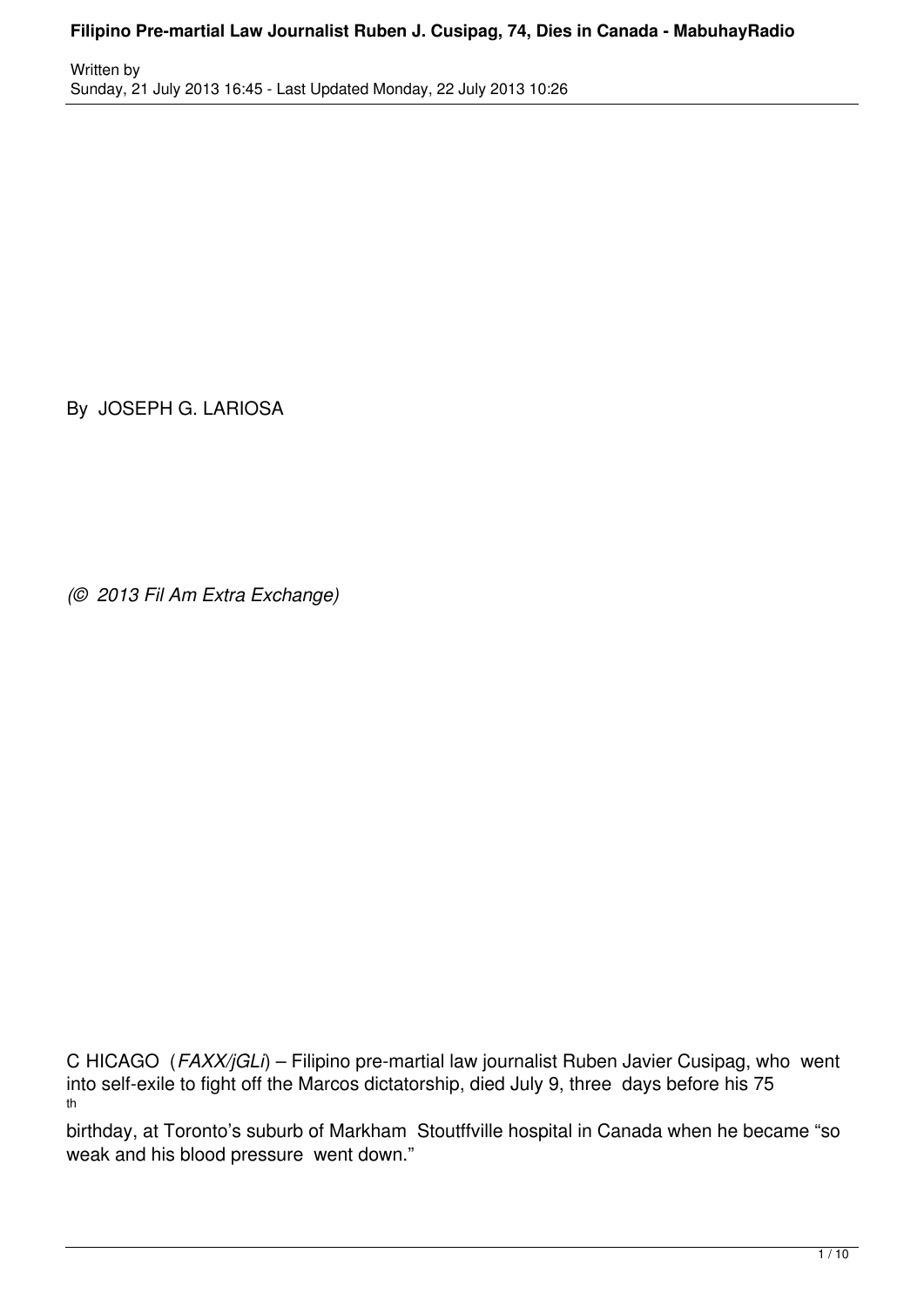Written by Sunday, 21 July 2013 16:45 - Last Updated Monday, 22 July 2013 10:26

 His grieving wife, Maritess Cusipag, said, "Last Sunday, we noticed he looked pale and sweaty so we called 9-1-1. They found out he had bowel obstruction but could not go for surgery because he was so weak, blood pressure went down. They were trying to stabilize him, gave him sedatives and never woke up."

A former political reporter and weekly columnist of Elizalde-published *Manila Evening News* fr om 1960 to 1971, Mr. Cusipag, known among his press club peers in Manila as "mestizo" for his light skin and his pointy nose he inherited from his Portuguese mother, was among those rounded up after the declaration of martial law and thrown into prison.

Maritess Cusipag told this reporter that after Ruben Cusipag was released from jail, he worked as a communications specialist in one of the three companies of General Electric in the Philippines for about a year (1973-74) "because there were no more newspapers that were not owned by the (Marcos) administration.

"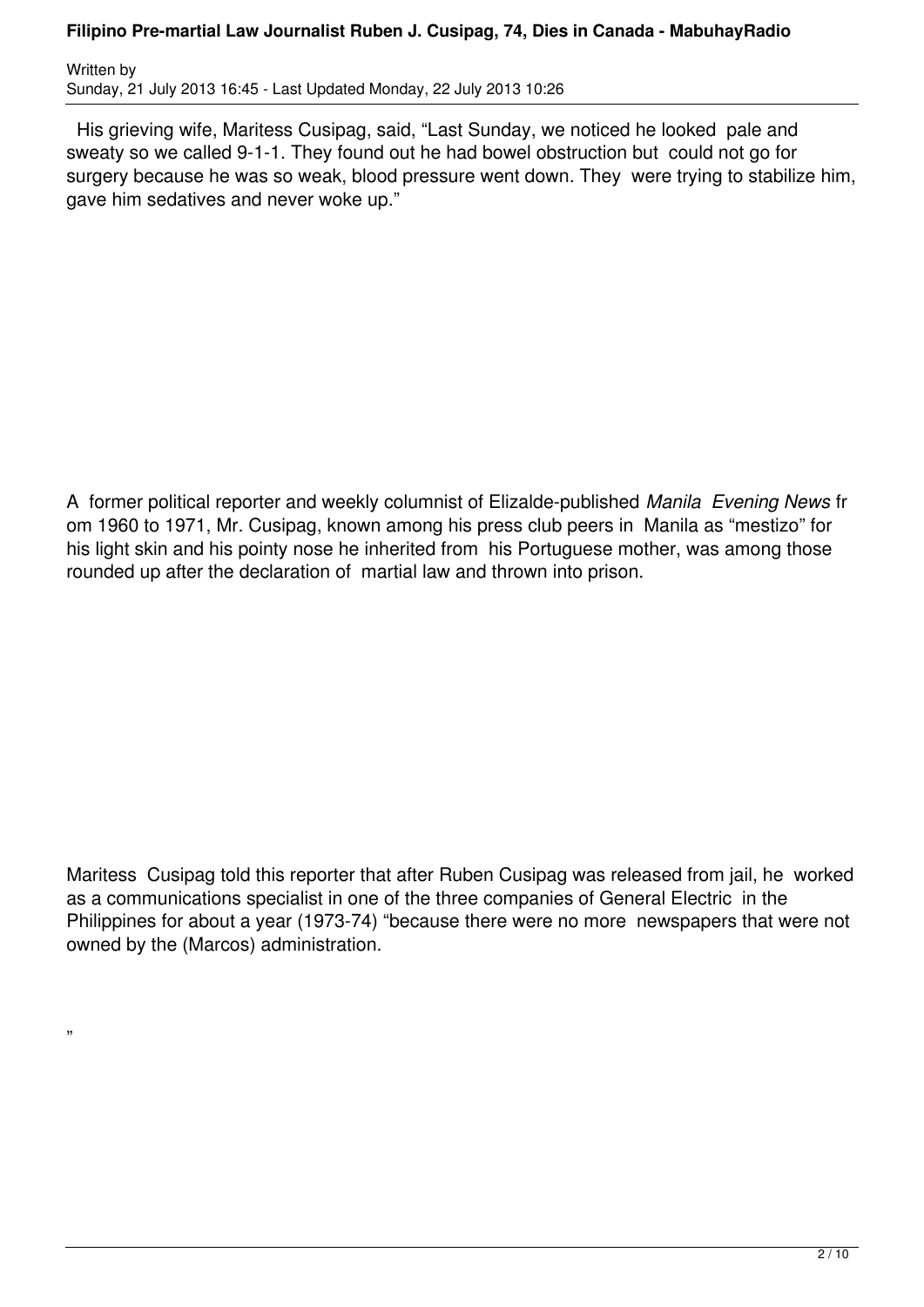Written by Sunday, 21 July 2013 16:45 - Last Updated Monday, 22 July 2013 10:26

Because he had a sister in Canada, Cusipag left the Philippines in 1974 and immigrated to Canada, where he initially edited *Newfoundland Signal*, a weekly newspaper published in Toronto that catered to Newfoundlanders in Ontario from 1975 to 1978.

On the side, he edited *Atin Ito* (This is Ours) News Features, a semi-monthly Canadian newspaper in English, which focused on community events and human interests stories from 1976 to 1978.

Cusipag was also the bureau chief in Toronto of the Chicago-based of the now defunct biweekly newspaper, *Philippine Times*, which focused on a campaign against the Marcos dictatorship in the Philippines from 1974 to 1978.

He was also a special foreign correspondent in Canada of the *Bulletin Today* (now *Manila*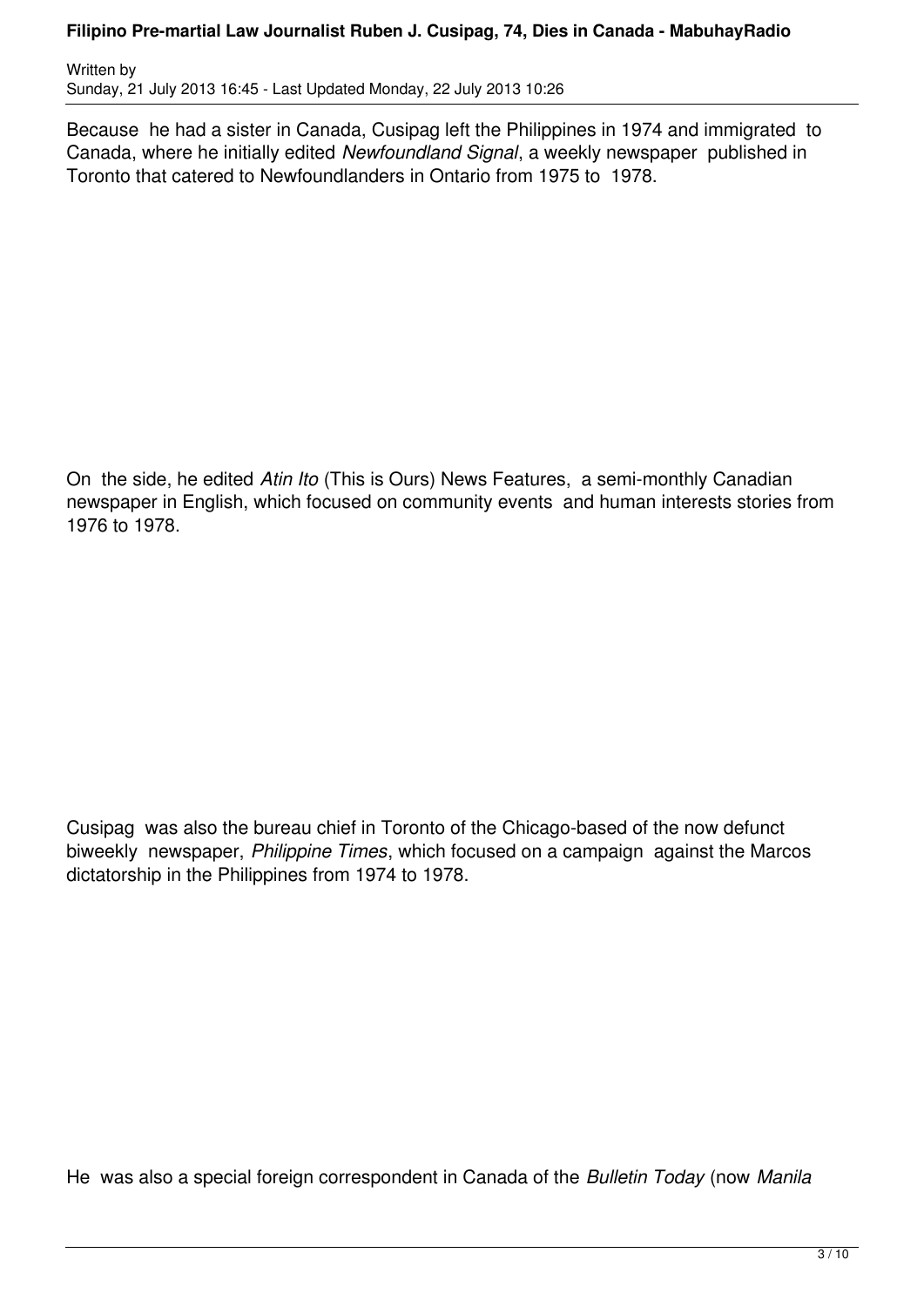Written by Sunday, 21 July 2013 16:45 - Last Updated Monday, 22 July 2013 10:26

*Bulletin* ), a Manila daily newspaper from 1974 to 1975.

It was in 1978 when he started editing and publishing *Balita*, a twice-monthly, 40-page, hard copy and online Filipino Canadian newspaper in English that still circulates to this day. With 15,000 circulations, *Balita* is the biggest Filipino circulating newspaper in Canada.

**EDITED & PUBLISHED "DEMOCRACY IN THE PHILIPPINES"**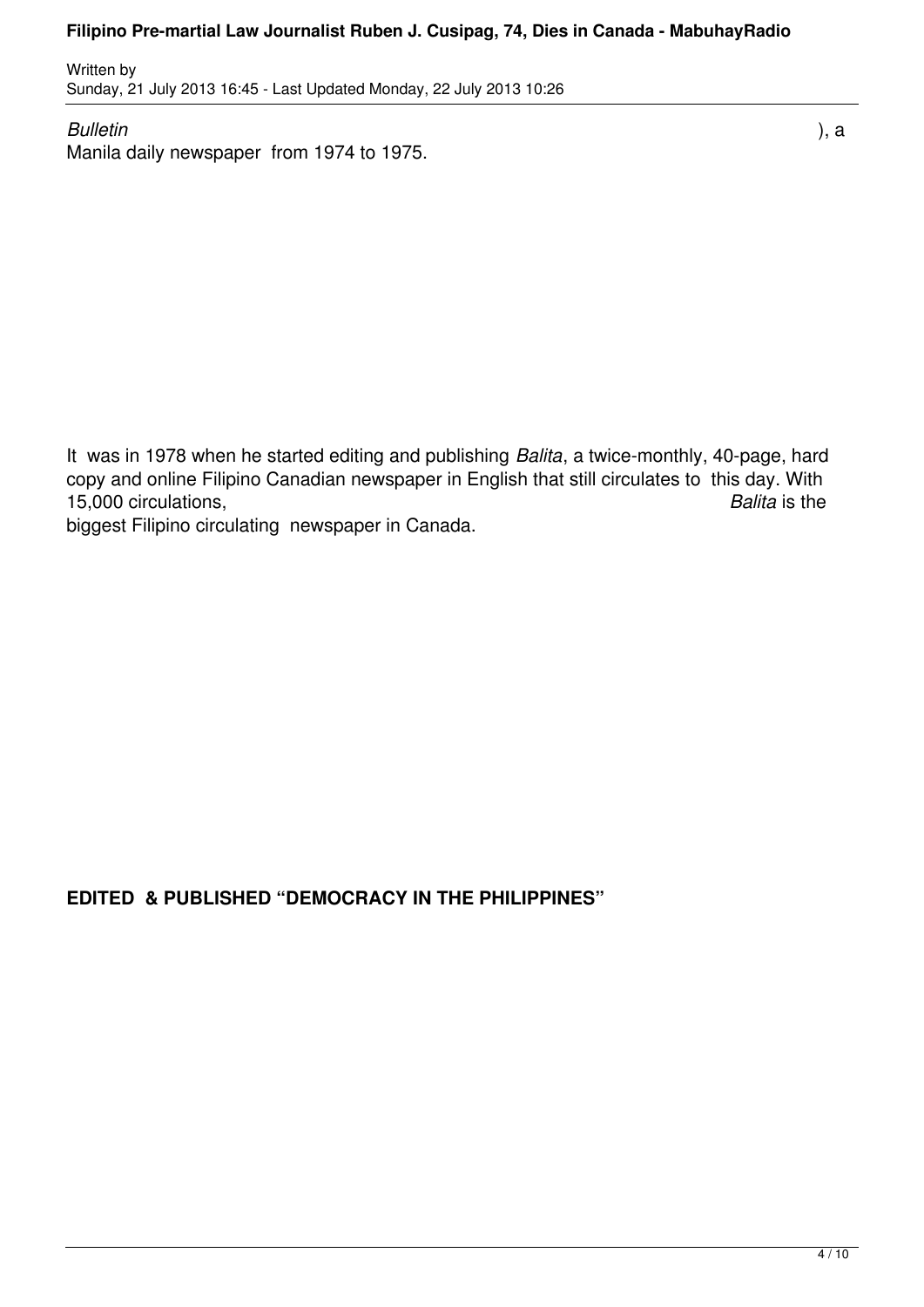Written by Sunday, 21 July 2013 16:45 - Last Updated Monday, 22 July 2013 10:26

O ccasionally writing op-ed pieces for Canada's mainstream, *The Toronto Star*, Cusipag wrote and published his first history book of Filipino Canadians, " *Portrait of Filipino Canadians in Ontario* " (1960-1990) with partial grant from Ontario's former Ministry of Citizenship and Culture.

Cusipag also edited and published from Toronto the book, "*Democracy in the Philippines,*" written by Philippine President Diosdado Macapagal. Its original manuscript was smuggled out of the Philippines to Canada, exposing the mockery of the "democratic" rule in the Philippines and was advocating for a bloodless military-backed civilian uprising similar to the "People Power Revolution" that ousted Marcos from power and catapulted Cory Aquino to the presidency.

The book was secretly distributed in the Philippines to people in power, including the military, and to members of the United States Congress to convince them from further extending military and economic aid to a repressive and corrupt regime.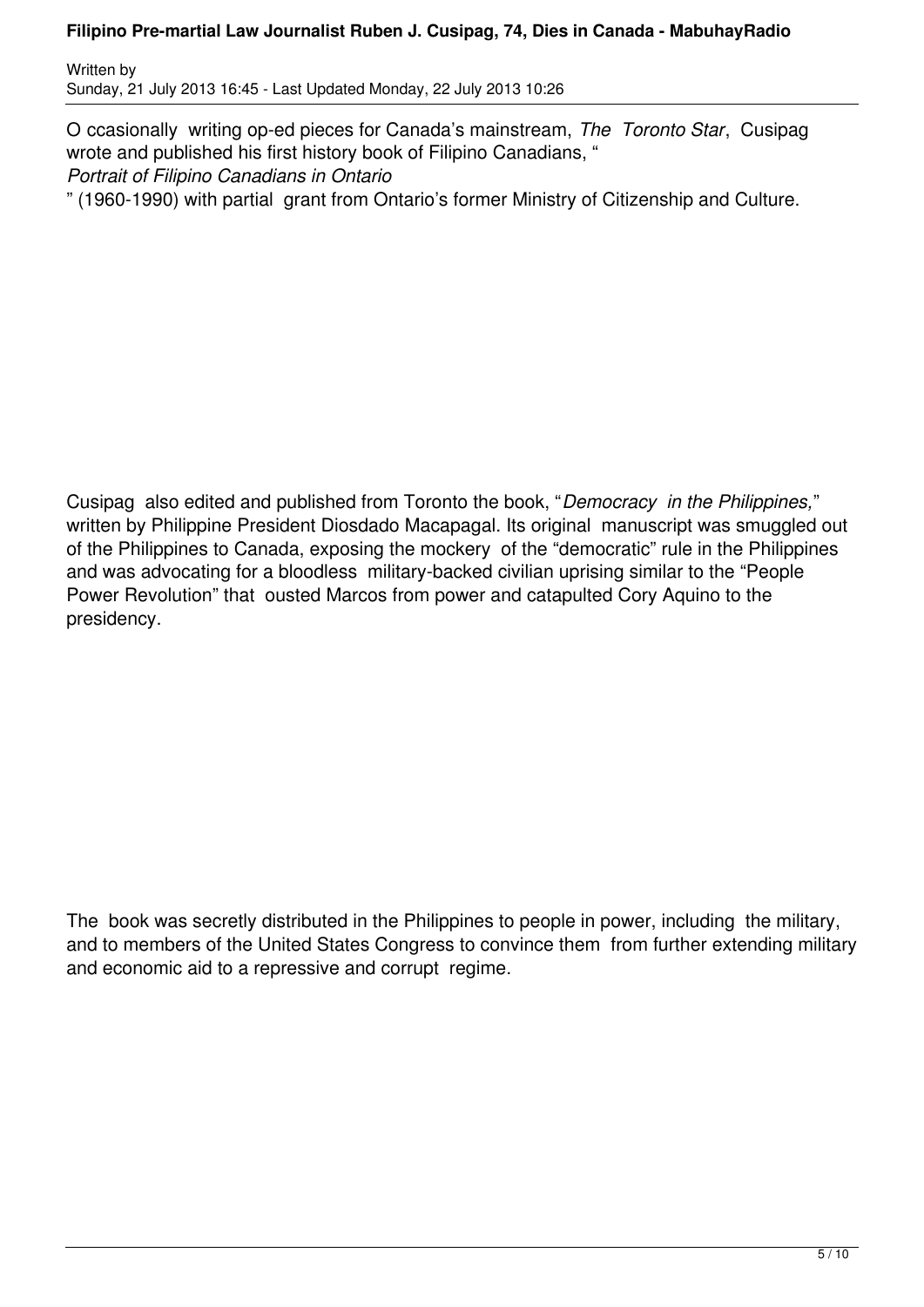Written by Sunday, 21 July 2013 16:45 - Last Updated Monday, 22 July 2013 10:26

Cusipag also joined as executive director of the Canada Asia Working Group (CAWG), a human rights advocate for Asia funded by major Canadian churches from 1978 to 1985. The advocacy focused on the Philippines, South Korea, Indonesia (particularly East Timor) and Sri Lanka.

He reported the human rights situation in the Philippines annually to the Canadian External Affairs delegation to the United Nations Human Rights Commission (UNHRC) in Geneva, Switzerland. Among his reports were the "Aquino Assassination" being the result of repression and the Philippines's "Unabated Abuses."

 Cusipag has been the authority sought by Canadian TV outlets as CBC, CTV, CFTO, Global, City Pulse and Canada A.M. during major political events in the Philippines and as an editorial commentator of "Radyo Pilipino" during the late 70's and mid-80's on CHIN.

Cusipag has been in the forefront against the black market of marriages called Filipino mail-order bride in Canada and against Canadian immigration consultants victimizing Filipinos, applying for immigration in Canada.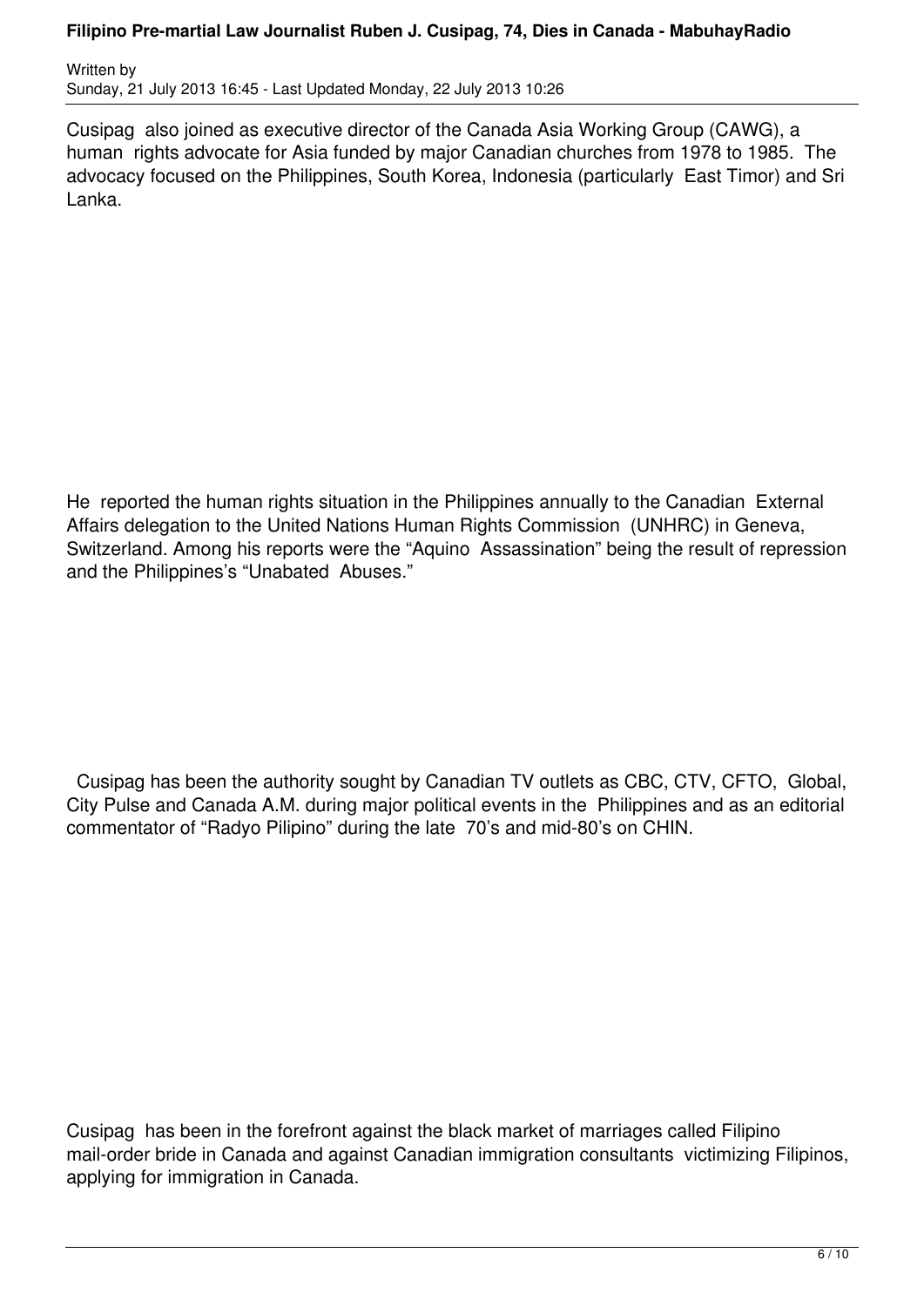# **HELPED IN RAISING FUNDS FOR FILIPINOS IN DISTRESS**

He also helped in some fund-raising campaigns that extended assistance to Cris Yballo, a Filipino seaman, who lost a leg during an accident while working at a dock in Sarnia, Ontario; Rosita Rualo, a Filipino domestic dying of cancer (1982); Lilia Hermitanyo, a Filipino domestic, who was half-paralyzed due to aneurysm (1987); raised \$20,000 for relatives of victims of the worst sea disaster in modern history where from 1,600 to 4,000 were killed during a collision of two vessels in Philippine waters (1988-89); collected \$30,000 for victims of Mt. Pinatubo (1991) eruptions in the Philippines; and for Arian Asrael, a Filipino-Iranian boy suffering from a rare liver disease (1992).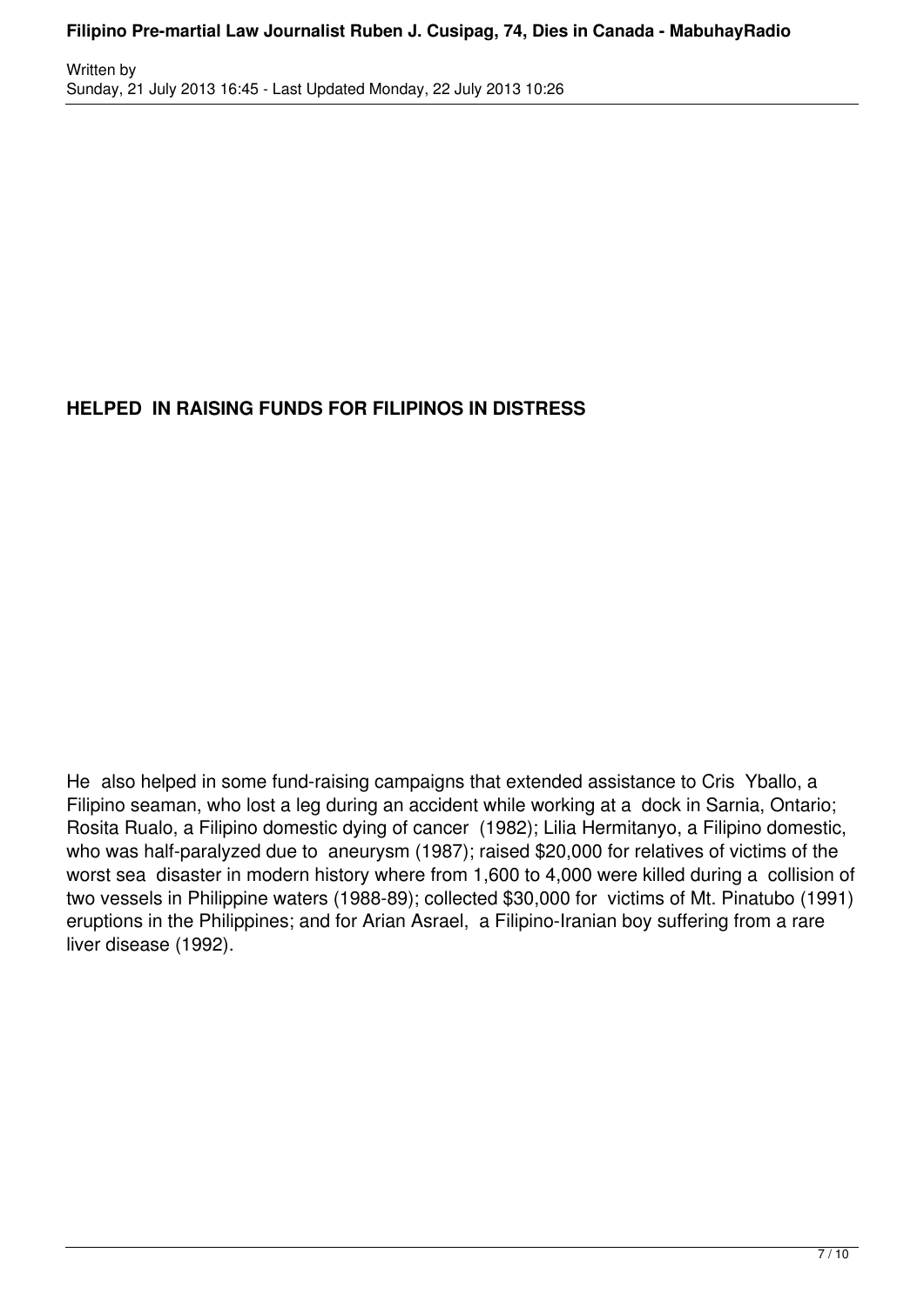Written by Sunday, 21 July 2013 16:45 - Last Updated Monday, 22 July 2013 10:26

Cusipag was named one of the most Outstanding Filipino-Canadian awardees sponsored by *B b. Pilipinas*

and one of the Most-Outstanding 20 Filipino Americans in the United States, Guam and Canada both in 1996.

Cusipag took up Bachelors of Arts degree, major in English, at the University of the Philippines. He became a police reporter of *Taliba*, the Filipino vernacular daily newspaper of the *Manila Times* publications in 1972 and an editorial commentator of MBC television and radio program, "The Evening News Report."

Cusipag met a life-changing accident on the night of July 26, 1996, when he crossed a road without looking both ways. He was struck by a pick-up truck. The tragic accident left him comatose for two weeks. It paralyzed his right side that also prevented him from talking. He was hospitalized for six months, and spent a year at a Toronto Rehab before being allowed to go home in suburban Markham.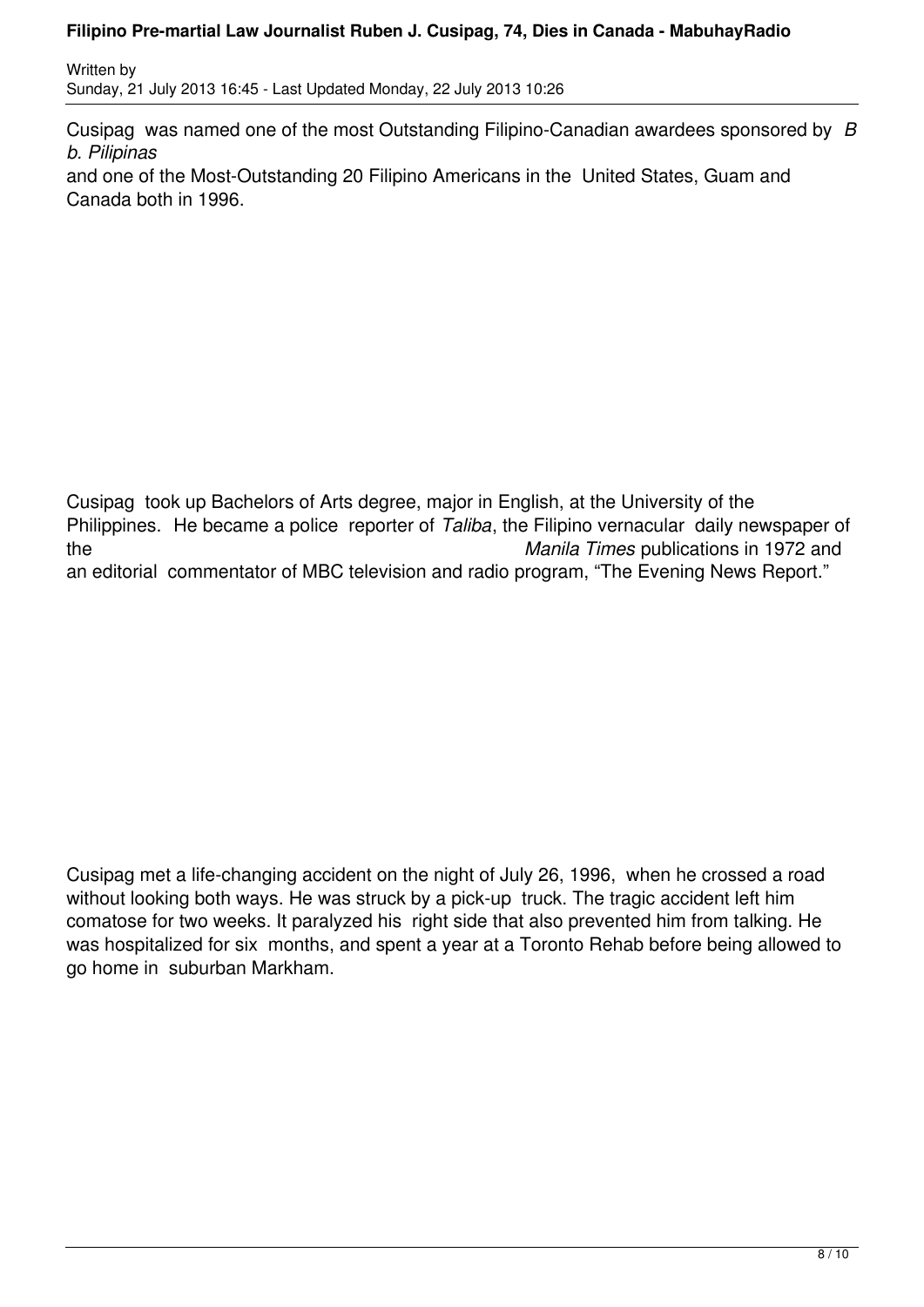Due to his disability, it was his wife, Maritess, who took over from him as editor and publisher of *Balita* while taking care of him.

Aside from Maritess, other survivors are his five children (from Ruben's first wife and a daughter from his girlfriend), Ruby, Marjo, Marie, Imelda, Bong and Nadine, and stepchildren Michael, Anthony and Edward.

Born in Paco, Manila, Cusipag's father is from Tuguegarao, Cagayan, while the birthplace of his mother is unknown

Cusipag played host to this reporter in 1987 and in 2005 when he visited Toronto. He has been acting as mentor to young Filipino-Canadian journalists, who would seek his help and advice. ( lariosa\_jos@sbcglobal.net